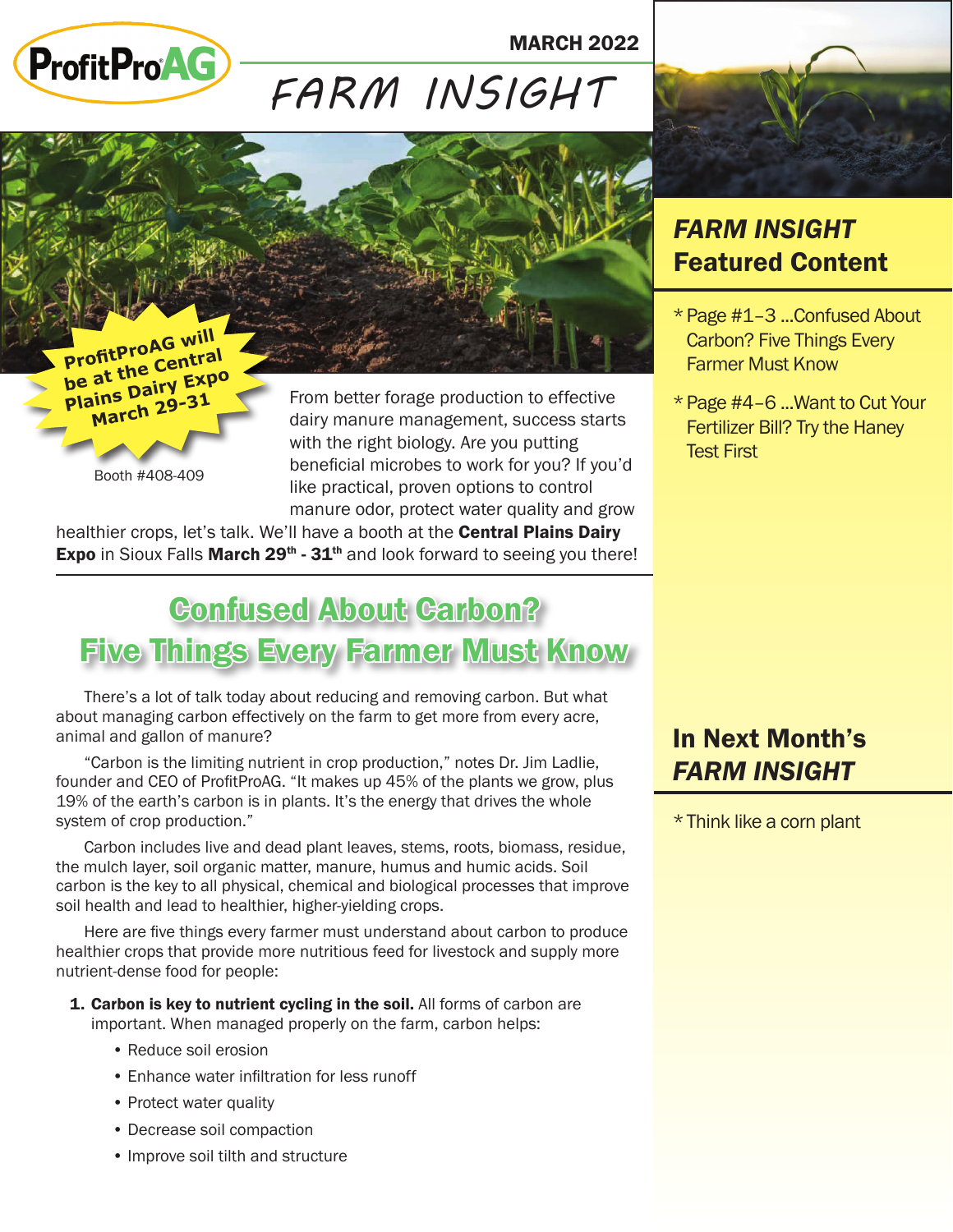- Boost beneficial biological activity in the soil
- Reduce fertilizer inputs
- Increase soils' capacity to handle manure and other wastes

Proper carbon management also lends greater resiliency to soils, which helps crops better manage weather-related stresses like dry conditions. "Soil high in carbon is rich in organic matter that releases nutrients to crops," says Don Reicosky, a retired U.S. Department of Agriculture (USDA) Agricultural Research Service (ARS) soil scientist who has been a guest speaker at ProfitProAG meetings. "Soil organic matter also acts like a 'sponge' for water retention and release to plants. Carbon is our greatest water management tool."

#### 2. Focusing on CASH farming pays off.

"Conservation Agriculture Soil Health (CASH) farming supports soil organic carbon," Reicosky says. "True conservation is carbon management," adds Reicosky, who notes that CASH farming works when you have continuous residue cover, minimal soil disturbance and diverse crop rotations and/or cover crops. CASH farming follows four principles of soil health: 1.) Keep the soil covered at all times. 2.) Disturb the soil as little as possible. 3.) Incorporate as many different species of plants and animals as practical. 4.) Keep living roots in the soil as long as possible.

- 3. You are not in control-nature is. CASH farming is based on biological principles that let you farm in harmony with nature. Ladlie is concerned, however, that too many farmers are taking a less sustainable approach by working soil when it's too wet, planting too early and relying primarily on high salt fertilizers and fungicide chemicals to keep their crop healthy during the growing season, without focusing enough attention or effort on building soil health. "Then they wonder why their corn is dying prematurely in September and leaving test weight behind," he says. "If you want to farm sustainably, you need to understand carbon cycling and why it's the heart of building soil organic matter and improving soil health."
- 4. Carbon management helps you grow highyielding, nutrient-dense food. When carbon cycling is working properly in your soils, you'll raise healthier crops with greater potential to produce higher test weights, stronger yields and more nutritious food. Want to know if you're managing carbon properly on your farm?

Try the Brix test, which measures the percent of dissolved sugars in plant sap. These sugar levels are correlated with the plant's food-producing efficiency (photosynthesis) and the nutrition contained in the plant, including protein, mineral content and more.

A Brix Test involves a simple, inexpensive tool called a refractometer to assess Brix levels in plants, right in the field. Brix levels are measured on a scale from 0 (poorest) to 32 (best). "Your goal is to produce crops with a Brix measurement of 12 or higher," Ladlie says. "Anything below eight is not worthy of reproducing or eating. In fact, it's nature's garbage. Unfortunately, many of the crops we test, including corn, soybeans and forage, have Brix levels of four to six." (Measuring Brix levels during the growing season is a key part of ProfitProAG's Farming the Controllables system, which we'll talk about more in a minute.)

5. Carbon is the future of farming—literally. If you want to build greater resiliency, sustainability, consistency and profitability into your farming operation, you must make carbon management a priority. "Our future is tied to how much carbon we can keep in the soil," Reicosky says. "Our big job is capturing the carbon with plants and getting it into the soil to contribute to the soil organic matter build up, which enhances water holding capacity and nutrient cycling for subsequent crops."

### The "Recipe for Success" makes carbon management simple

Maybe you like what you're hearing, but you're feeling a bit overwhelmed, too. You want to manage carbon more effectively, but where do you start?

It's all about controlling the controllables, Ladlie says. That's why ProfitProAG has created the "Recipe for Success" program that is customized to each farm's needs. "The "Recipe for Success" isn't a cookie-cutter plan," Ladlie says. "Each "Recipe for Success" is tailored to your acres, whether you raise corn, soybeans, small grains, forages or cover crops."

Try the "Recipe for Success" if you want to:

- •Build healthier soils, which produce healthier crops that nourish healthier livestock.
- •Cut your fertilizer bill, by unlocking nutrients that are already in your crop residue and soil.
- •Boost your crops' resilience and yield potential, no matter what Mother Nature brings.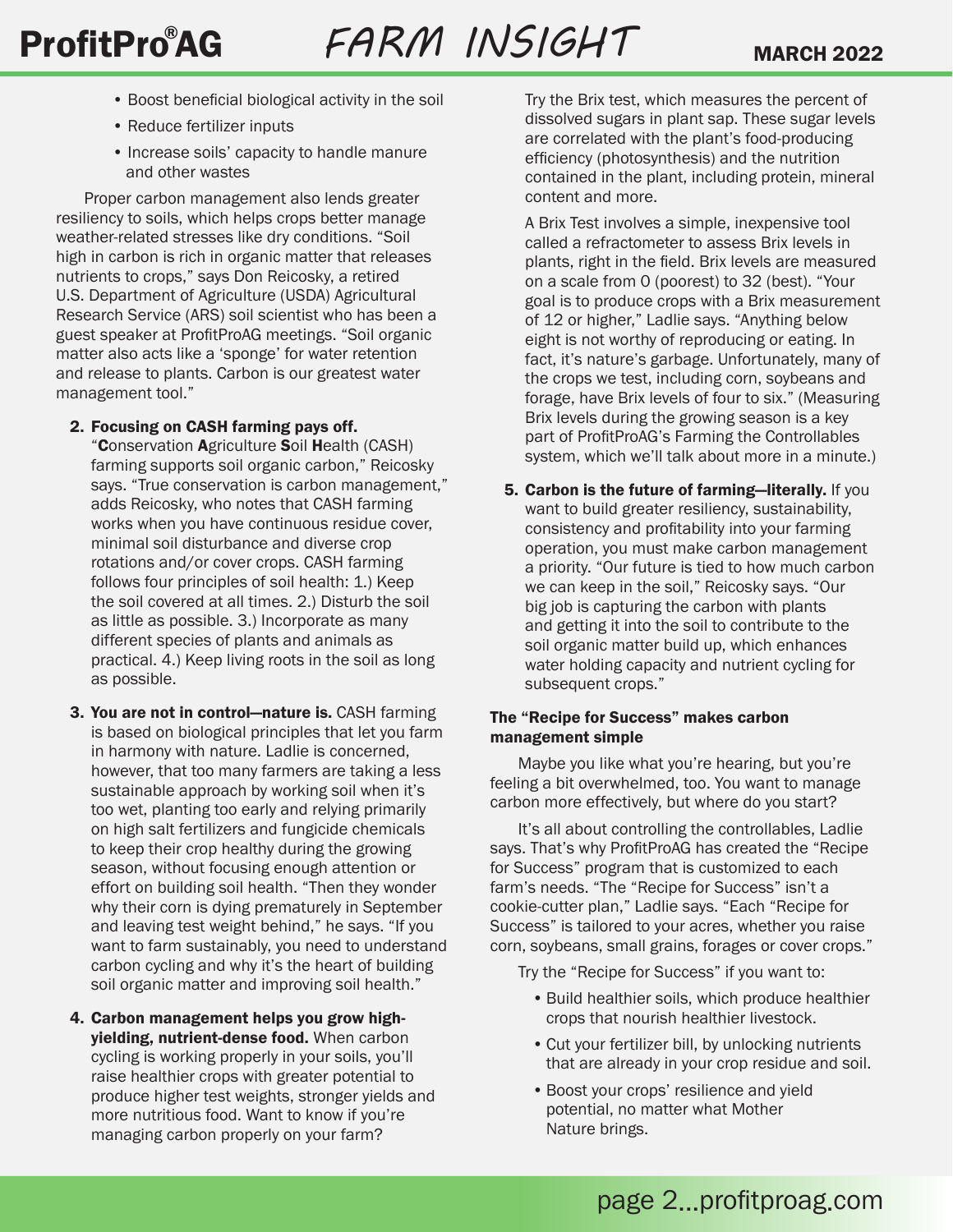The "Recipe for Success" is a three-phase plan that helps you control the controllables too manage carbon more effectively:

- Phase I Residue Management. Don't put your sprayer away too early in the season! Residue management is a "second harvest" in the fall focused on the efficient breakdown of crop residue to improve soil health and boost nutrient retention/availability, nitrogen fixation, water infiltration, and carbon release to feed the crop during the growing season. It also helps reduce residual insect and disease pressure. You start this important process when you spray our residue management product (which is packed with beneficial microbes) on your crop residue after harvest. The key benefit is improved nutrient cycling from the crop residue break down, which can help lower your fertilizer bill. You have valuable nutrients just sitting out there in your stover, which can take years to break down. Residue management makes this process more efficient and cost-effective.
- Phase II At-Plant. Jump start your yield, and get your crop off to a strong start with early-season plant health and vigor. Biological seed coatings and the right starter package supply key nutrients to seedlings and enhance plant health all season long. Establishing healthy plants below and above ground is critical to maximizing the crop's genetic yield potential.
- Phase III In-Season. Stay green to the finish! This phase helps mitigate plant stress, which is critical when the reproductive phase of yield development begins. Foliar application of nutrients, energy and stress-reducing technology builds resilience and uniformity in a crop-production system. The end result is increased seed numbers, weight and nutrient density in grains. Forages show improved nutrient content, energy, taste, storability and reduced mycotoxins. (Remember the Brix test we mentioned earlier in this article? This is where it comes in.)

The "Recipe for Success" isn't guesswork. We encourage growers to use the Haney soil health test to measure what's working. Like traditional soil tests, the Haney Test measures the key macro- and micronutrients needed for crop growth. The Haney Test differs from traditional soil tests, however, since it also evaluates various soil health indicators, such as soil respiration.

"If you want to grow higher-yielding crops with better grain quality, it's essential to understand proper carbon management and work with these natural cycles," Ladlie says. "Carbon management provides the building blocks your crops need to succeed. Take a look at how the "Recipe for Success" can help you put these building blocks in place on your farm."

To learn more about better carbon management and the "Recipe for Success," call us at 507-373-2550.

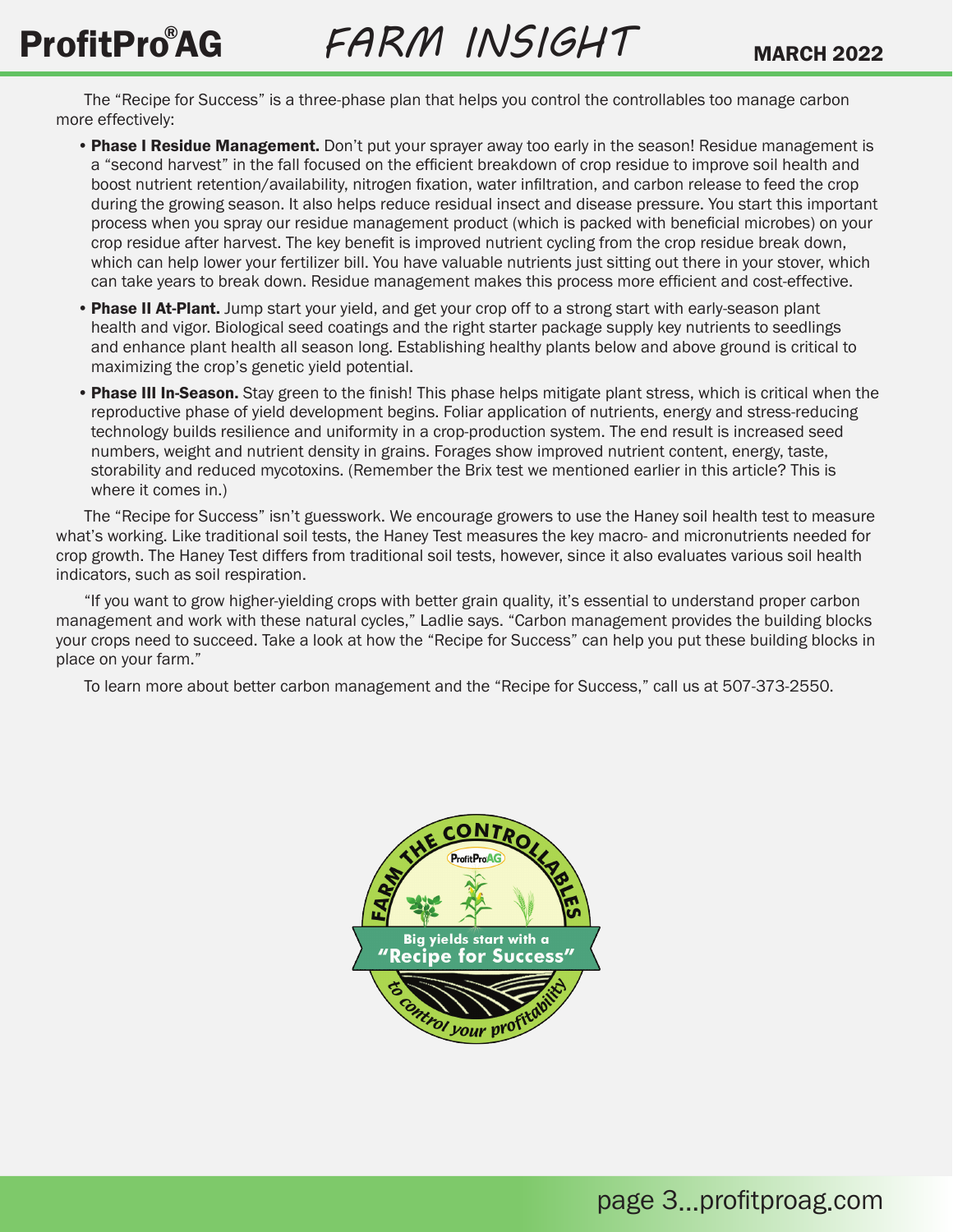# ProfitPro<sup>®</sup>AG *FARM INSIGHT* MARCH 2022

# Want to Gut Your Fertillizer Bill? Try the Haney Test First

In these times of soaring crop input prices, what if you could reduce your fertilizer application, simply based on the soil test you use? It's possible with the Haney Test.

"I've been running the Haney Test since 2013, and this is the only soil test I know of that's designed to directly reduce fertilizer applications," says Lance Gunderson, president and owner of Regen Ag Lab, LLC in Pleasanton, Nebraska.

Like traditional soil tests, the Haney Test measures the key macro- and micronutrients needed for crop growth. The Haney Test differs from traditional soil tests, however, since it also evaluates various soil health indicators.

ProfitProAG is a proponent of the Haney Test, which is an important part of our "Recipe for Success" that we tailor to each farmer's specific needs. We recently caught up with Lance to ask him some questions about what makes the Haney Test unique and why you should consider using it. This is what he said:

#### How is the Haney Test different from other soil tests?

While there are 10 million soil tests run in the United States each year, less than 100,000 samples (roughly 1%) use the Haney Test. This doesn't mean the Haney Test isn't valuable. Quite the contrary! The Haney Test measures nutrients like phosphorus and potassium, plus it evaluates various soil health indicators, such as soil respiration, to analyze soil biological activity. The Haney Test also focuses on how much carbon (C) and nitrogen (N) are in the soil.

A soil health score is calculated from a combination of these different soil health indicators. Depending on the results of a Haney Test, a farmer can potentially lower N application rates, since this test measures both organic N and inorganic N.

#### How can the Haney Test potentially help me save money on fertilizer?

There's a direct economic impact that becomes clear when you run some numbers. An investment in the Haney Test costs \$50. This covers about 40 acres, so it costs \$1.25 an acre. Most farmers who use the Haney Test find they can drop their N application by 20 pounds, on average. How much is that worth? You can figure at least \$1 per pound of N, although I've seen it as high as \$1.40 or \$1.65 lately, depending on the area. If a \$50 investment in a Haney Test can save you hundreds of dollars in N, would that be worth it to you?

#### How long has the Haney Test been around?

The Haney Soil Health Test is named for Dr. Rick Haney, a U.S. Department of Agriculture (USDA) Agricultural Research Service (ARS) scientist who began developing this test in the late 1990s/early 2000s. Rick grew up around agriculture in Custer County, Oklahoma, and incorporated a lot of real-world farming expertise as he developed this test.

After earning his undergraduate degree, he farmed for a number of years before he went back to college to earn his Ph.D. in soil microbial ecology and chemistry from Texas A&M University. Many of the questions he and his fellow farmers had been asking about soils and crop production fueled his focus in the academic setting.

Rick has researched soil ecology and soil testing for more than 30 years. In August 2021, Rick became the lead scientist and data analyst for Regen Ag Lab. He works with our team to improve our understanding of soil test results related to crop production and profitability in regenerative farming systems.

#### Why should farmers consider using the Haney Test?

Not only does it offer the potential to help you save money on fertilizer, but it can help you learn more about building healthy, resilient soils that produce healthier crops.

Let's review a little Ag history to see how this works. Traditional soil tests were developed in the 1950s and 1960s. Back then, many producers were farming land that was depleted, rather than a healthy, biologically-active system. These were dead soils, since decades of crop production had mined nutrient levels substantially. In a system like this, you need to "force feed" fertilizer to plants to raise decent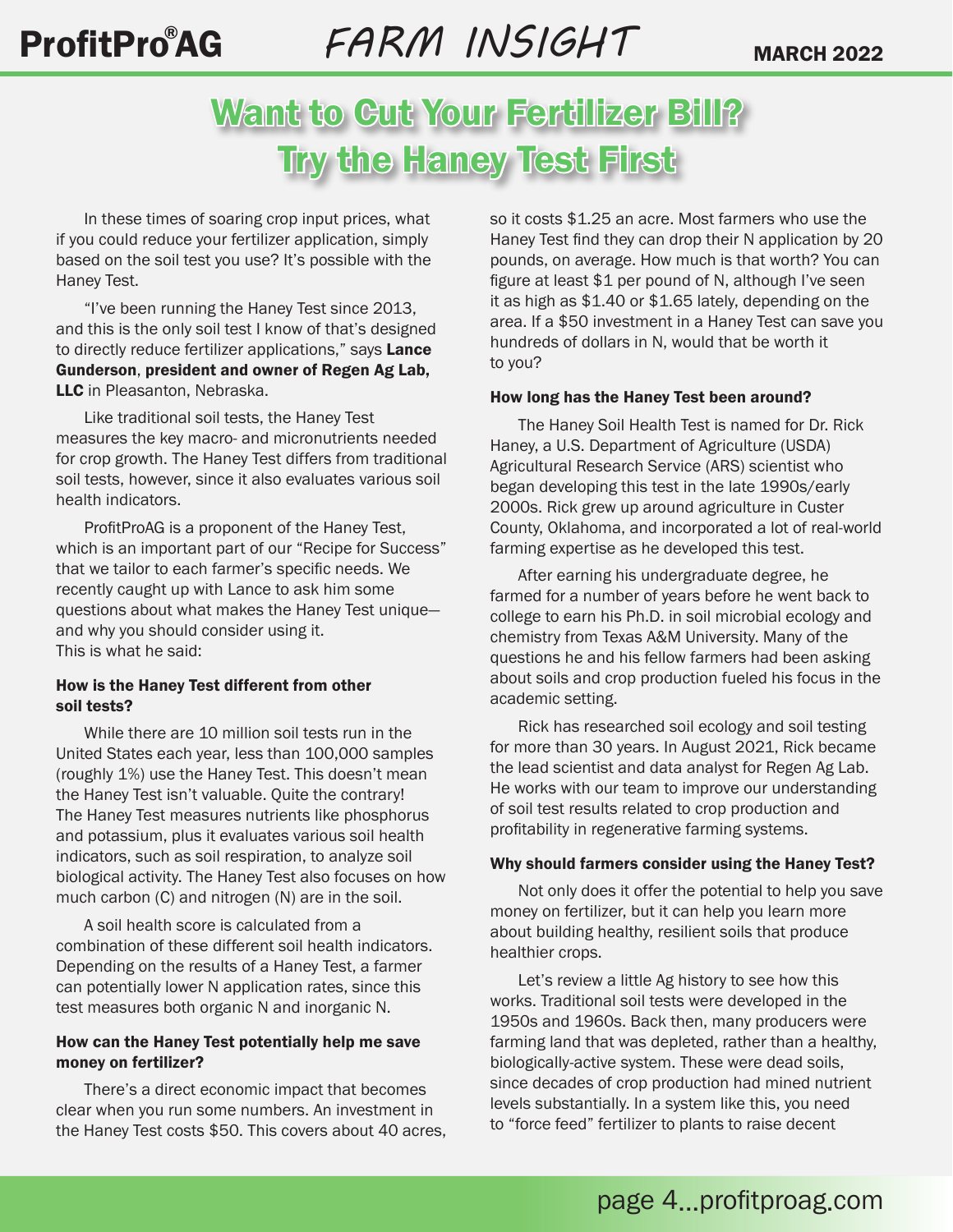crops. Why? Microbes drive 90% of the nutrient uptake in crops. If you don't have a thriving, diverse community of beneficial microbes, you won't get that nutrient uptake without some intervention.

Compare this to jumper cables. If you hook up the cables to the dead battery, which is like adding a lot of fertilizer to a dead soil, you can jump start the system to grow crops. If you hook up the jumper cables to a strong battery, where the battery is like a healthy soil full of beneficial microbes, there's not much response. You already have effective nutrient uptake taking place, so there's no need to jump start it by adding a lot of extra fertilizer.

The calibrations for traditional soil tests that were developed nearly 70 years ago are still used today. They still work, if you have a dead soil system. These traditional soil tests don't focus on soil biology, however, like the Haney Test does. The Haney Test is basically a weak-acid test that uses a substance called H3A to mimic natural, organic acids that living plant roots exude into the soil to feed the microbes and other soil biology.

The Haney Test measures the nutrients that are not locked up in your soil and shows where you have a fertilizer "credit." This can help you trim your fertilizer bill, since you may not need to apply as much fertilizer as a traditional soil test indicates.

#### Can you give me any real-world examples of this?

I think of Gabe Brown, a well-known soil health proponent who farms near Bismarck, North Dakota. One of Gabe's conventional soil tests said he needed 135 units of N. The Haney Test said he needed zero. Gabe followed the Haney Test and grew 135 bushel-per-acre corn on zero pounds of N. Also, consider that the county yield average in this area is 90 bushels per acre. Like any good farmer, Gabe knows that corn needs N to grow. His corn did have N. It just came from the soil, not a fertilizer application.

#### No fertilizer? How is that even possible?

Farmers like Gabe know that they don't farm plants; they farm soil microbes. Then these beneficial microbes take care of the crops.

Too much tillage and too much fertilizer, however, can work against this system. Think of organic matter like wood in a wood-burning stove. Nitrogen is like lighter fluid, and tillage is like pumping air in the stove with a bellows.

Soil biology is a complex, integrated, living system, and carbon drives it all. It starts when plants extract carbon from the air. Did you know that up to 50% of this is leaked out through corn plants' roots to feed the soil microbes? It's closer to 60% with sorghum Sudan grass. This is not an accident or inefficiency.

Why do plants feed the microbes this way? Are plants just really nice? Do they feel bad for the microbes? No, it's a sophisticated trading system. The microbes can turn rocks into fertilizer, releasing nutrients that plants can absorb through their roots, but the microbes need energy to mineralize those nutrients in the first place. Since the plant requires these nutrients to live and grow, it's like they say, "Okay, we've got a deal, microbes, and they begin to trade."

Essentially this living soil is "breathing." Dirt doesn't breathe, because it has no life. Biologically active soil does breathe. The Haney Test includes a respiration score that measures the way your soil breathes in optimal conditions. We can quantify this, because microbes eat carbon as they decompose soil organic matter. In the process, they give off carbon dioxide  $(CO_2)$ . The more  $CO_2$  that's respired, the higher the microbial activity.

A measure of 71 to 100 parts per million (ppm) for soil respiration is above average, and most soils won't register 20 ppm. Think of it like cheering sports fans in a stadium. The fans are like the biomass in your soil, and their cheers are like microbial activity. The louder the fans cheer, the more active they are. The higher your soil respiration score in the Haney Test, the more active your soil microbes are.

### Does this mean I should stop using fertilizer or tillage?

Let's take a step back and look at the big picture first. There are three things that every farmer I've ever met agrees on. 1.) They want higher yields and higher grain prices. 2.) The weather is never perfect in their area. 3.) They never want to lose organic matter in the soil.

No, I'm not telling you to quit tilling or stop using fertilizer. These can be effective management tools, when they are used appropriately in the right situation. Think of it like antibiotics. If you take an antibiotic routinely just to stay healthy, the antibiotic can become ineffective and even detrimental if you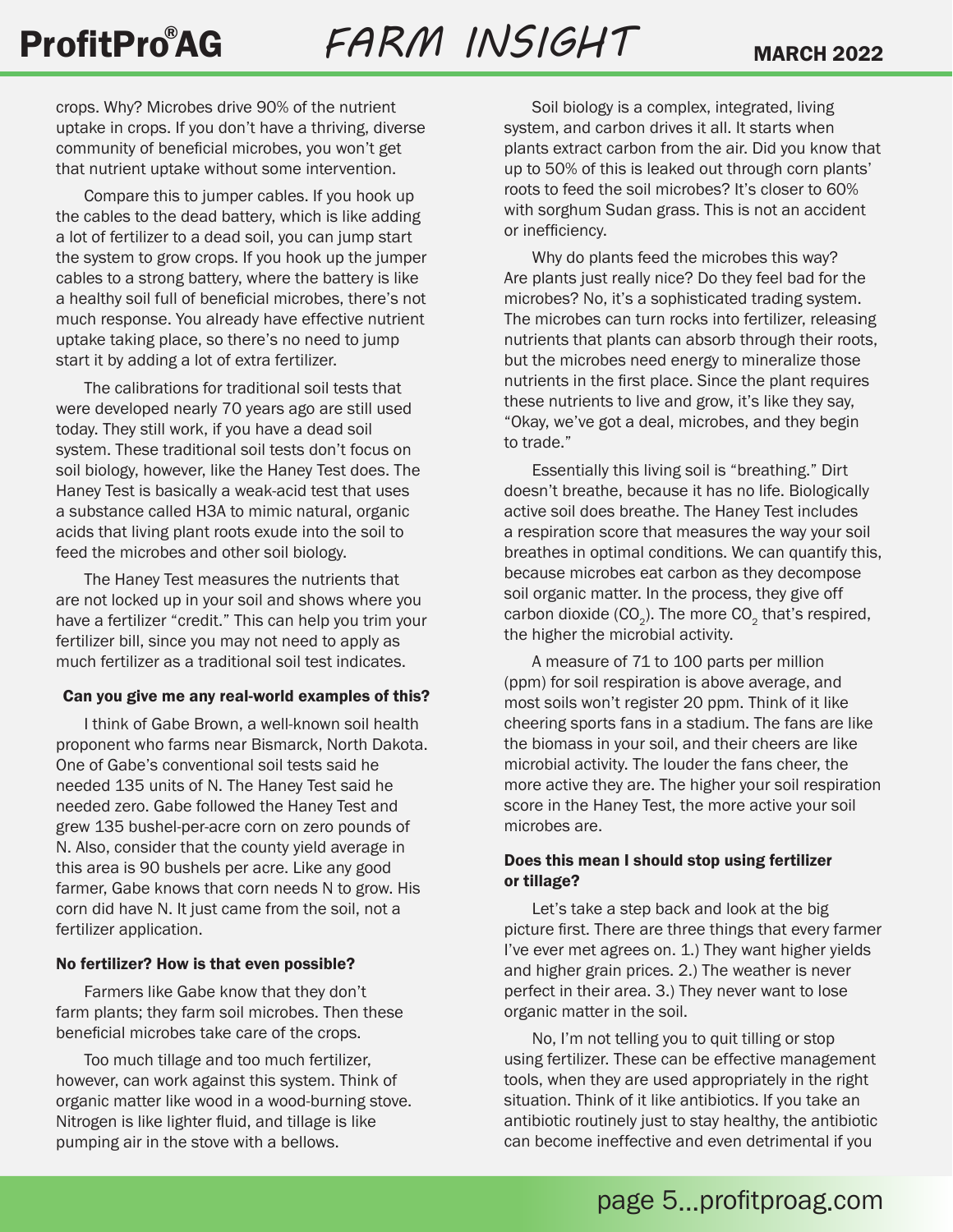over-use it. It's much wiser to eat right, exercise and get enough sleep to keep your immune system strong. But if you get sick, despite your good lifestyle choices and you need an antibiotic to get well, then by all means use it.

As humans, we tend to go to extremes of all or nothing. There was a time years ago when essentially all farmers were organic producers. Things weren't perfect, either, because there were challenges with adequate production. Then came modern technology, including synthetic fertilizers, and many farmers went to the other extreme, with total reliance on technology and little interest or understanding of the importance of natural, biological systems.

I learned a long time ago that there are two main reasons why farmers change their production practices, including 1.) Economic pressure and 2.) Societal pressure. From skyrocketing inflation to ongoing concerns about Ag fertilizer and water quality issues, we're seeing both pressures today. Both are big reasons why the Haney Test is a good investment. It can help you manage the controllables in your farming operation, without going to extremes.

#### I've heard the Haney Test is pretty complex. How do I make sense of the results?

Understand that soil health is like yield potential. Just as yield potential varies by geography, climate and other factors, so does soil health potential. The Haney Test measures 50+ different data points related to soil health and more, so it's a fairly complex test. That doesn't mean you need to be an expert in them all.

Keep it simple. With the soil health score, you want a minimum of seven. I have seen scores of 25 and 30.

If your soil health score isn't where you want it to be, that doesn't mean you need to go buy a bunch of products. Improving soil health usually doesn't require a product approach. Sometimes you do need a product(s) to fix a soil health issue, but not always. Improving soil health requires a holistic system that takes the needs of beneficial soil microbes into account. Remember, microbes run this planet. We just live here.

#### Anything else you'd like to add about the Haney Test?

The Haney Test isn't a silver bullet, and it doesn't mean that other soil tests are inadequate. We still run plenty of conventional soil tests at Regen Ag Lab. When it comes to soil tests, a lot depends on your goals for your farming operation. You need to use the right tool for a specific job. If you need a thorough soil-health evaluation, the Haney Test is the right tool.

#### ProfitProAG can get you started with a Haney Test

Interested in what you're hearing? We are, too. That's why the Haney Test is a key component of ProfitProAG's Farming the Controllables "Recipe for Success" system. We don't make cookie-cutter recommendations here. Each "Recipe for Success" is tailored to your fields' specific needs, based on reliable data from sources like the Haney Test.

A number of farmers are already working with ProfitProAG to pull samples and run some Haney Tests. "These growers are evaluating a couple of their fields, usually a good-producing field and a poorer one, so they can compare test results," says Dennis Klockenga, a crops specialist with ProfitProAG. "Lance with Regen Ag Lab is a wealth of knowledge when it comes to understanding the Haney Test, and we're excited to work with his team to help our clients get more from every acre."

If you'd like to learn more about working with ProfitProAG on a Haney Test, contact Dennis Klockenga at 320-352-0147